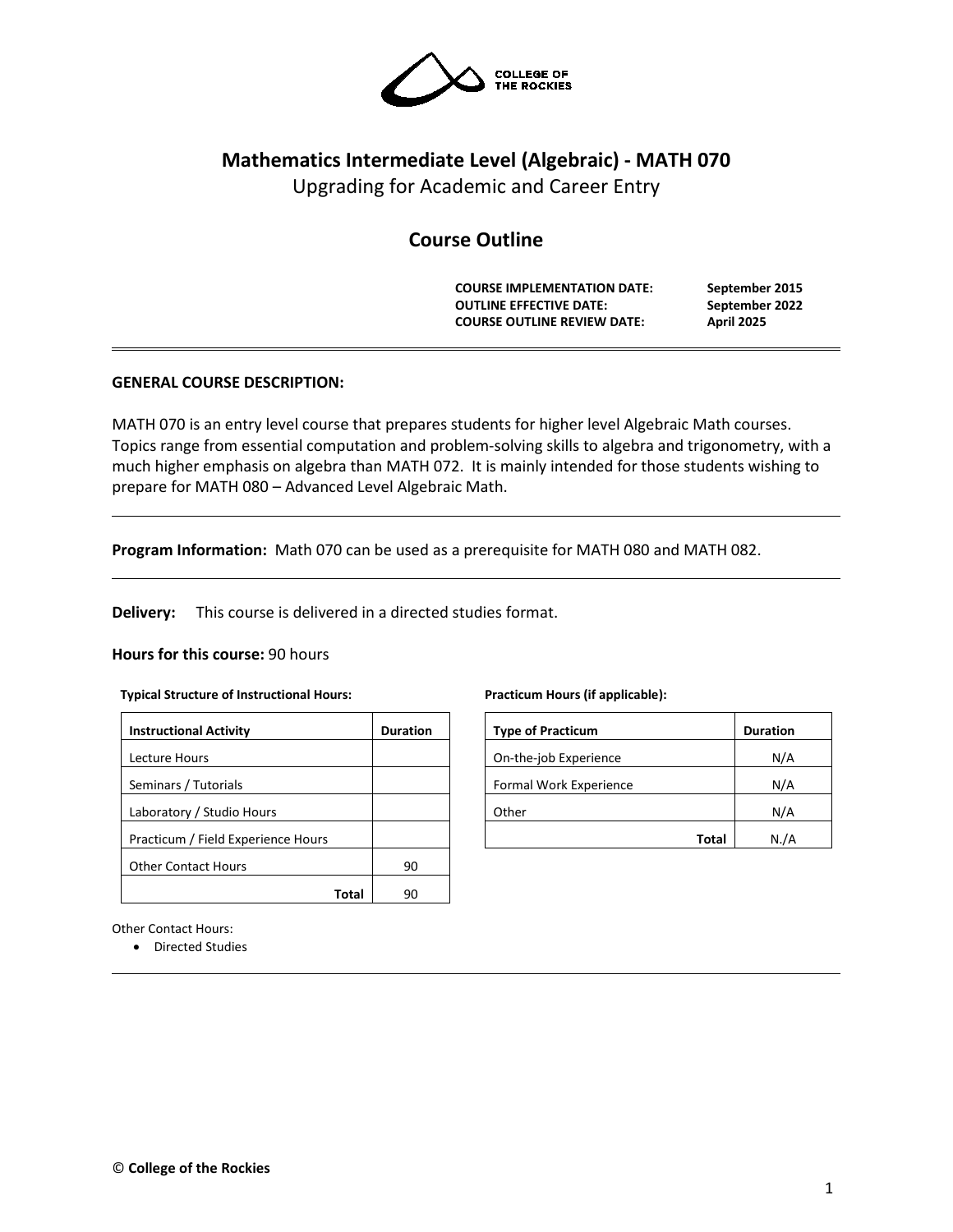Allison Platt, BSc, BEd

Signature

#### **APPROVAL SIGNATURES:**

Department Head Joy Brown E-mail: [jbrown3@cotr.bc.ca](mailto:jbrown3@cotr.bc.ca) Dean of Trades and Technology Dr. Jack Moes E-mail: *[jmoes@cotr.bc.ca](mailto:jmoes@cotr.bc.ca)* 

Department Head Signature

Dean Signature

EDCO

Valid from: September 2022 – April 2027

Education Council Approval Date

#### **COURSE PREREQUISITES AND TRANSFER CREDIT:**

**Prerequisites:** Either MATH 060, Mathematics 9 or equivalent, or permission of the instructor.

**Corequisites:** None

#### **Flexible Assessment (FA):**

Credit can be awarded for this course through FA  $\Box$  Yes  $\Box$  No

Learners may request formal recognition for flexible assessment at the College of the Rockies through one or more of the following processes: External Evaluation, Worksite Assessment, Demonstration, Standardized Test, Self-assessment, Interview, Products/Portfolio, Challenge Exam. Contact an Education Advisor for more information.

**Transfer Credit:** For transfer information within British Columbia, Alberta and other institutions, please visit [http://www.cotr.bc.ca/Transfer.](http://www.cotr.bc.ca/Transfer)

> Students should also contact an academic advisor at the institution where they want transfer credit.

**Prior Course Number:** N/A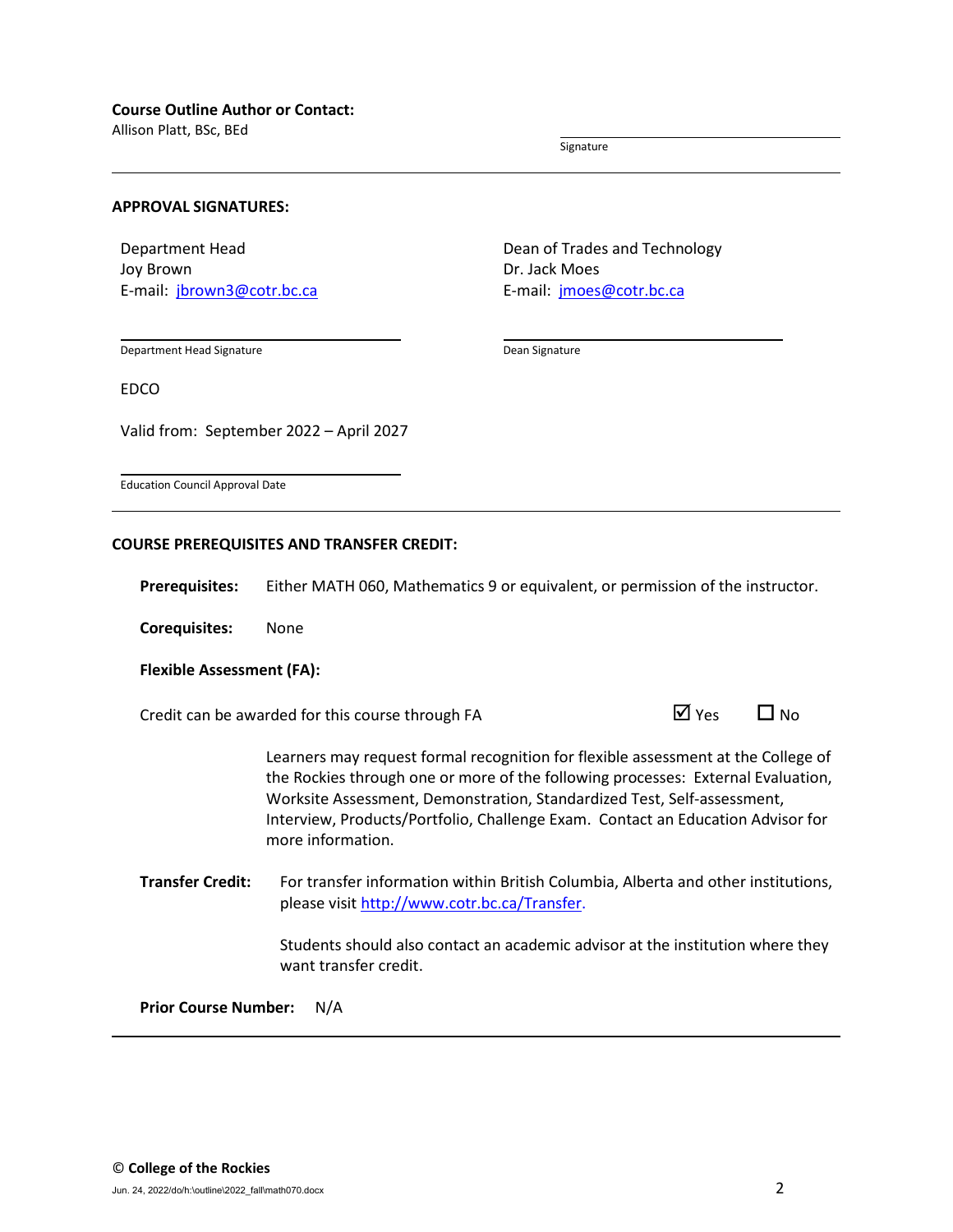#### **Textbooks and Required Resources:**

Textbook selection varies by instructor and may change from year to year. At the Course Outline Effective Date the following textbooks were in use:

Brodie, S., Corbett, P, Grinder, P., Robbins, P., Sarsiat, A. (1999). *Adult Basic Education Intermediate Level Mathematics,* A Series of 14 Modules. Province of British Columbia, Ministry of Advanced Education, Training and Technology and the Centre for Curriculum, Transfer and Technology

Martin-Gay, K.E. *Introductory Algebra,* 2nd Edition. 2003 Prentice Hall, Inc. ISBN: 0-13-067684-5

*Please see the instructor's syllabus or check COTR's online text calculator <http://go.cotr.bc.ca/tuition/tCalc.asp> for a complete list of the currently required textbooks.*

#### **LEARNING OUTCOMES:**

Estimation is a skill that is emphasized. Students are strongly encouraged to check answers and that solutions are reasonable in the context.

#### **1. Operations with Rational Numbers**

It is expected that students will be able to:

- write fractions as decimals and decimals as fractions
- add, subtract, multiply, and divide rational numbers
- use order of operations
- graph rational numbers on the number line
- define absolute value

# **2. Measurement**

It is expected that students will be able to:

- use the common metric units for temperature, length, area, volume/capacity and mass
- use the common Imperial or US Customary units for temperature, length, area, volume/capacity and force
- convert between and within metric and Imperial or US Customary units using tables and/or calculators
- use proportional reasoning for conversions

# **3. Perimeter, Area, and Volume**

It is expected that students will be able to:

- find perimeters of triangles, squares, rectangles, parallelograms, trapezoids, circles and composite figures using formulas
- find areas of the above shapes using formulas
- find the surface areas of cubes, rectangular solids, right cylinders, spheres, and composite solids using formulas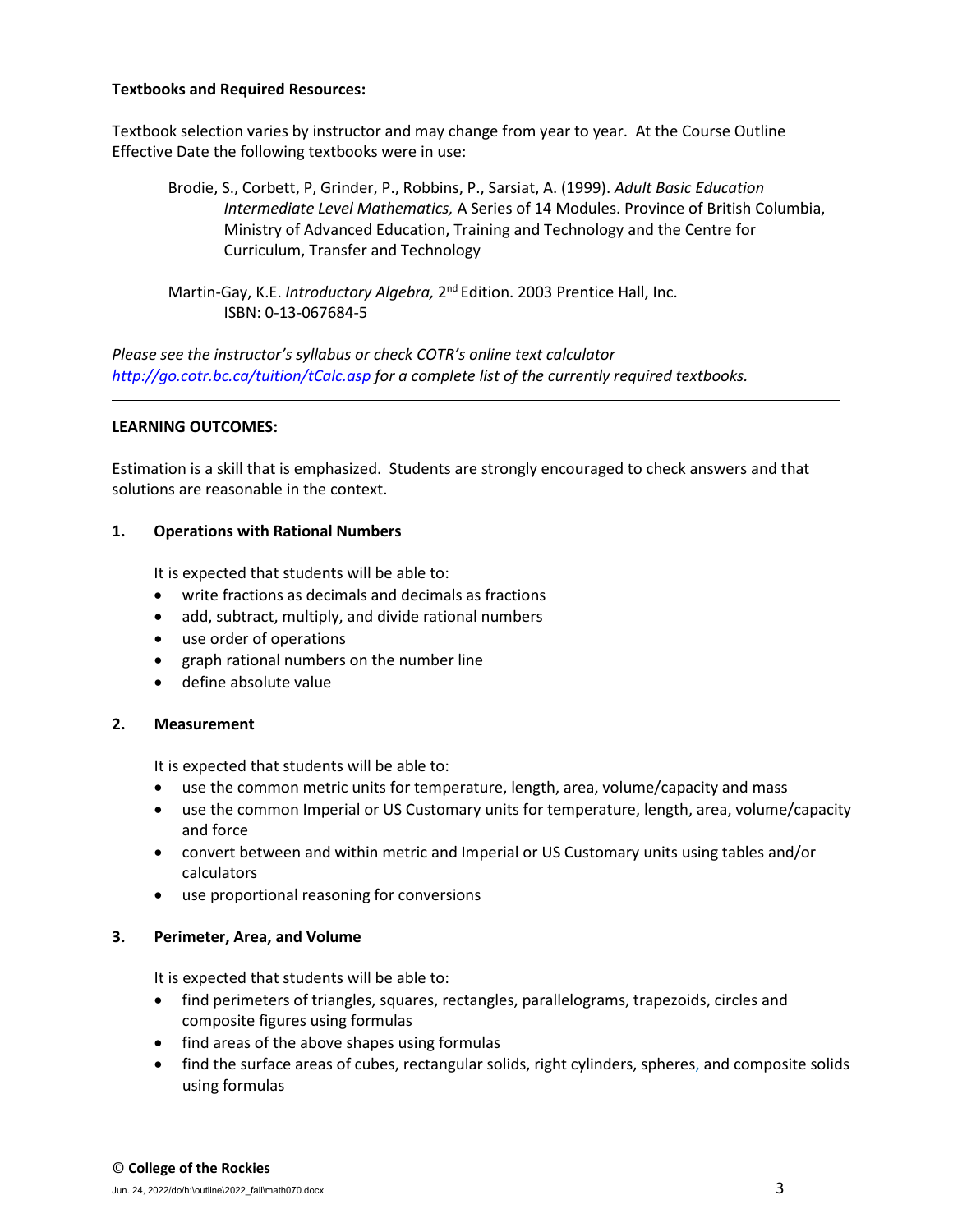- find the volumes of cubes, rectangular solids, right cylinders and cones, spheres, and composite solids using formulas
- distinguish between concepts of perimeter and area and their respective units

# **4. Ratio, Proportion and Percent**

It is expected that students will be able to:

- read, write, interpret and compare ratios
- read, write and identify proportions and use them to solve problems
- use ratio and proportion to interpret and make scale drawings
- use ratio and proportion to solve problems involving similar triangles
- use ratios and proportions to solve problems involving:
	- i) finding percent when part and whole are known
	- ii) finding part when percent and whole are known
	- iii) finding whole when part and percent are known

# **5. Algebra**

It is expected that students will be able to:

- explain the use of variables
- evaluate algebraic expressions using substitution
- combine like terms and remove parentheses
- solve first degree equations in one variable
- translate a problem into an equation
- use equations to solve problems
- solve simple formulas for a given variable
- use formulas to solve problems

# **6. Linear Equations and Graphing**

It is expected that students will be able to:

- draw a Cartesian co-ordinate system
- plot and name points in a Cartesian co-ordinate system
- given an equation in two variables:
	- i. determine if an ordered pair is a solution
	- ii. find ordered pairs which are solutions
- graph equations of the form  $x = a$  and  $y = b$
- define slope and relate to grade and pitch
- graph linear equations using
	- i. slope and y-intercept
	- ii. two intercepts
	- iii. a table of values
- find x- and y-intercepts;
- determine the equation of a line,  $y = mx + b$ , given
	- i. its graph
	- ii. its slope and a point on the line
	- iii. two points on the line
- solve problems using graphs of linear equations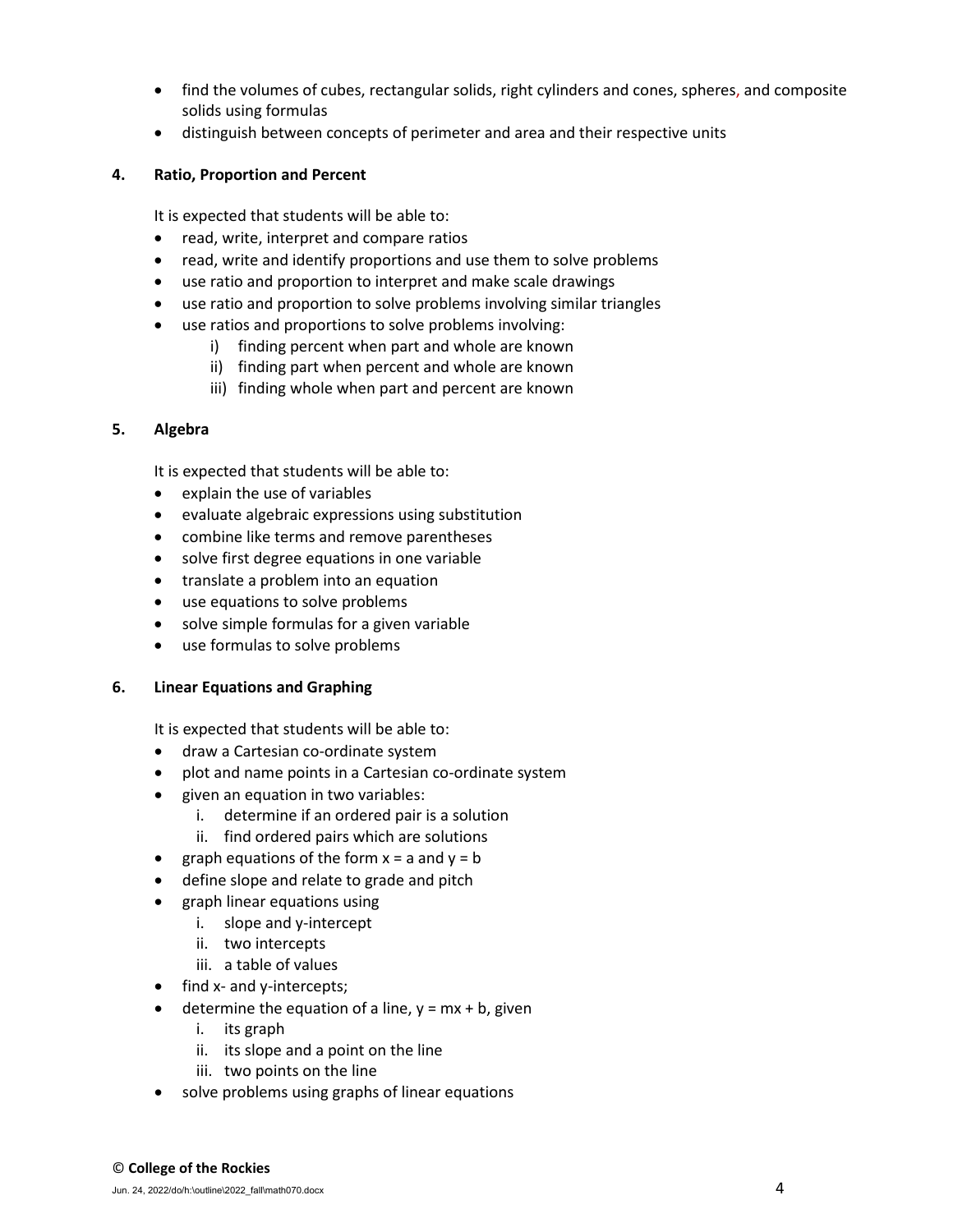# **7. Powers, Roots, and Scientific Notation**

It is expected that students will be able to:

- read and write numbers expressed as powers
- evaluate powers with integral exponents
- apply laws of exponents to simplify expressions
- express numbers using scientific notation
- convert between scientific and standard notation
- determine the square root of a perfect square
- express a square root as a mixed radical in simplest form (numerical radicands only)
- approximate square roots of real numbers using a calculator

# **8. Polynomials**

It is expected that students will be able to:

- distinguish between monomials, binomials, trinomials and other polynomials in one variable only
- apply the laws of exponents to variable expressions with integral exponents
- evaluate polynomials by substitution
- add, subtract, and multiply polynomials in one variable
- factor polynomials by removing the largest common factor
- factor binomials of the form  $a^2x^2 b^2y^2$ ;
- factor trinomials of the form  $ax^2 + bx + c$  with  $a = 1$  ONLY
- divide a polynomial by a monomial

# **9. Trigonometry**

It is expected that students should be able to:

- name parts of a triangle
- find missing side of a right triangle using the Pythagorean Theorem
- find the measure of an unknown side or angle of a right triangle using sine, cosine, or tangent ratios
- solve problems using right angle trigonometry

The outcomes of this course meet and are consistent with the outcomes prescribed for Mathematics: Intermediate Level – Algebraic Mathematics in the Adult Basic Education: A Guide to Upgrading in British Columbia's Public Post-Secondary Institutions – An Articulation Handbook 2021/22 Edition.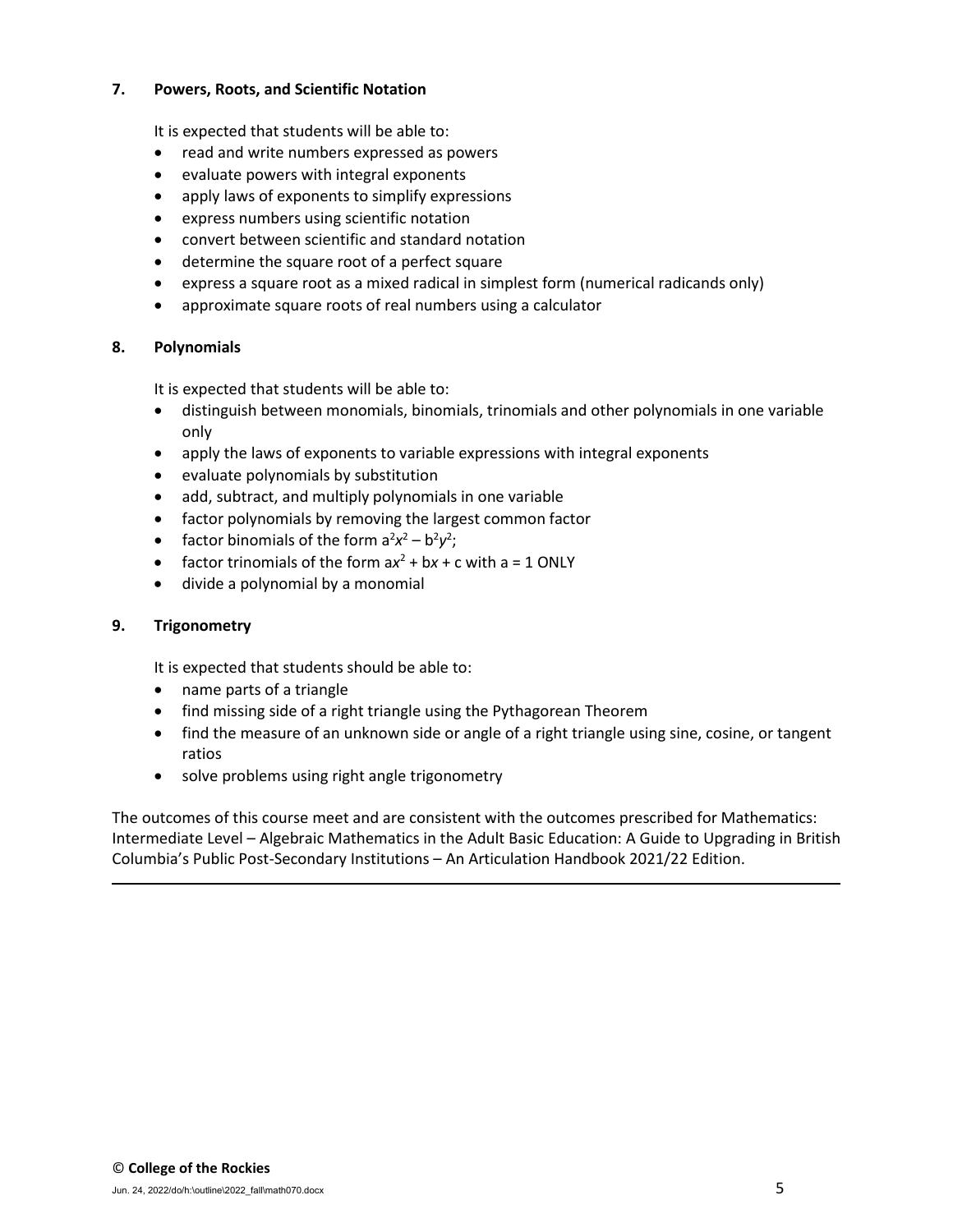#### **EVALUATION AND ASSESSMENT:**

| <b>Assignments</b> | % Of Total Grade |  |  |
|--------------------|------------------|--|--|
| Module Tests*      | 50%              |  |  |
| Midterm**          | 20%              |  |  |
| Final Exam***      | 30%              |  |  |
| <b>Total</b>       | 100%             |  |  |

Note:

- \* Tests: students must achieve 70% or better to progress to the next module.
- \*\* Midterm: students must achieve 65% or better to progress to the next module.
- \*\*\* Final Exam: students must achieve 50% or better to pass the course.

*Please see the instructor's syllabus for specific classroom policies related to this course such as details of evaluation, penalties for late assignments, and use of electronic aids.*

#### **EXAM POLICY:**

Students must attend all required scheduled exams that make up a final grade at the appointed time and place.

Individual instructors may accommodate for illness or personal crisis. Additional accommodation will not be made unless a written request is sent to and approved by the appropriate Department Head prior to the scheduled exam.

Any student who misses a scheduled exam without approval will be given a grade of "0" for the exam.

#### **COURSE GRADE:**

Course grades are assigned as follows:

| Grade                    | $A+$      |       | $A-$  | $B+$  | D         | $B -$ | $C+$  | ֊     | $\overline{\phantom{0}}$<br>CT. |       |      |
|--------------------------|-----------|-------|-------|-------|-----------|-------|-------|-------|---------------------------------|-------|------|
| <b>Mark</b><br>(Percent) | $\geq 95$ | 94-90 | 89-85 | 84-80 | $79 - 75$ | 74-70 | 69-65 | 64-60 | 59-55                           | 54-50 | < 50 |

A grade of "D" grants credit, but may not be sufficient as a prerequisite for sequential courses.

#### **ACADEMIC POLICIES:**

*See [www.cotr.bc.ca/policies](http://www.cotr.bc.ca/policies) for general college policies related to course activities, including grade appeals, cheating and plagiarism.*